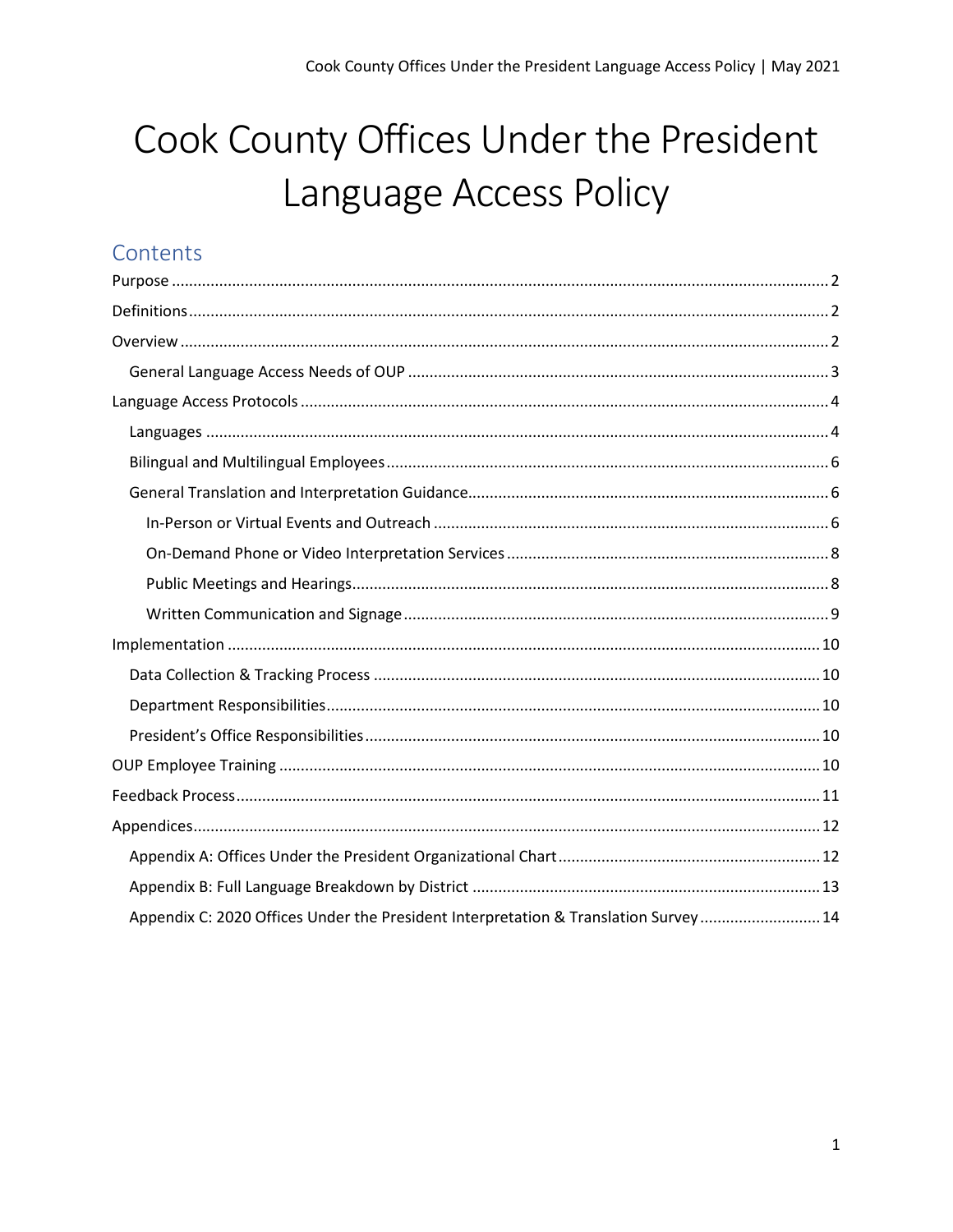# <span id="page-1-0"></span>Purpose

Under the direction of Cook County Board President Toni Preckwinkle, the Offices Under the President (OUP) adopts this Language Access Policy to provide guidelines and resources for OUP employees to use to provide accessible and responsive services to the 5.2 million residents of Cook County. This OUP Language Access Policy will ensure OUP lives up to the values of equity, engagement, and excellence outlined in the *[Cook County Policy Roadmap: Five-Year Strategic Plan for Offices Under the President](https://www.cookcountyil.gov/service/policy-roadmap)*.

# <span id="page-1-1"></span>**Definitions**

- Interpretation conveying meaning of spoken word from one language to another
- Translation deciphering meaning of the written work from one language to another

# <span id="page-1-2"></span>Overview

As the second largest county in the United States, Cook County is home to 5.2 million people. According to the U.S Census Bureau, 21.1 percent of Cook County's population are foreign born and 35.2 percent of households speak a language other than English at home.<sup>[1](#page-1-3)</sup> Additionally, 6.5 percent of Cook County residents under the age of 65 have a disability.

**Government must ensure that all residents can access services, regardless of language and ability.** Making government accessible to every resident requires Offices Under the President (OUP) to provide information and services in multiple languages and formats based on our residents' needs.

OUP serves all County residents and supports the day-to-day functions and operations of County agencies. Additionally, OUP advances the Cook County Board President's agenda across the County's five broad mandates:

- Promoting healthy families through access to community-based healthcare and other public health services;
- Promoting equitable economic and community development;
- Supporting the criminal justice system and the administration of court services;
- Building, managing and conserving County assets through finance and administrative services; and
- Collecting revenue to fund County government through property assessment and taxation services.

This work is coordinated through OUP's bureaus and departments (see [Appendix A: Offices Under the](#page-11-0)  President [Organizational Chart\)](#page-11-0).

This Policy gives OUP bureaus and departments guidelines on when and how to translate materials, including online content and printed materials. It also explains how to secure translators and interpreters

<span id="page-1-3"></span><sup>1</sup> U.S. Census Bureau. *U.S. Census Bureau QuickFacts: Cook County, Illinois*. Census Bureau QuickFacts. Retrieved April 23, 2021, fro[m https://www.census.gov/quickfacts/fact/table/cookcountyillinois/PST120219](https://www.census.gov/quickfacts/fact/table/cookcountyillinois/PST120219)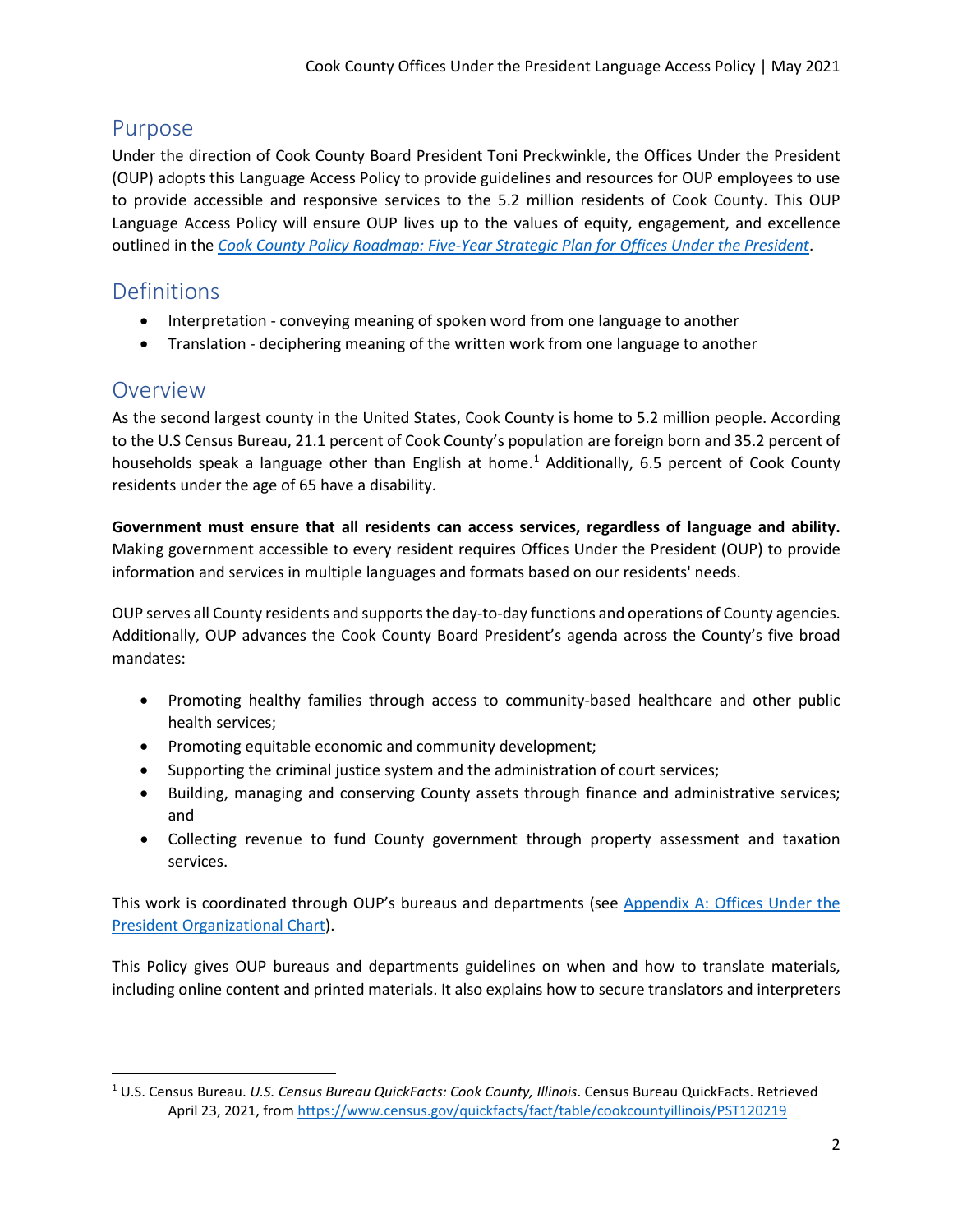for virtual and in-person meetings, service delivery, and other encounters between the public and Cook County staff.

Each bureau and department plays a key role in ensuring Cook County services are accessible to residents regardless of language or ability. This work is being coordinated through the President's Office by the Director of Equity and Inclusion, Director of Policy, and Director of Communications and Public Affairs.

The President's Office acknowledges this policy will require significant change from our status quo and has worked closely with the Office of the Chief Procurement Officer and the Department of Budget and Management Services to ensure this policy and its implementation are comprehensive and sustainable. We are also grateful to employees throughout every bureau and department who have taken surveys, shared opinions, and provided feedback on drafts of this Policy to ensure it fits our operations. We are also grateful to our external partners, including members of the Community Advisory Council and Disability Inclusion Working Group, whose expertise has helped shape this Policy and ensure it meets our residents' needs.

While this policy pertains specifically to language access, we recognize the overlap between language access and accessibility. For example, a resident who is a primary American Sign Language (ASL) user might need ASL-captioned video content. Additionally, a deaf blind resident who is not a primary English user may require reasonable accommodations accessible text only format. OUP is committed to better understanding these needs and refining this Policy in the future to accommodate them, as outlined in the [Feedback Process](#page-10-0) section.

# <span id="page-2-0"></span>General Language Access Needs of OUP

In summer 2020, the President's Office surveyed all departments and bureaus in Offices Under the President (OUP) regarding translation and interpretation as part of a broader language access initiative. This survey was designed to estimate the public-facing materials, meetings, and interactions each department generates annually and our status quo translation and interpretation practices. The survey found that:

- 83 percent of respondents' Departments produce written public materials.<sup>[2](#page-2-1)</sup> However, 73 percent of these respondents' Departments do not regularly translate any written public materials into a language other than English.
	- $\circ$  83 percent of respondents' Departments did not translate any materials into a language other than English in FY19.
	- $\circ$  80 percent of respondents' Departments have not translated any materials into a language other than English in FY20 (as of July 31, 2020).
- 65 percent of respondents' Departments host meetings or events that include external partners or members of the public.<sup>[3](#page-2-2)</sup> However, 77 percent of these respondents' Departments do not regularly have someone translate or interpret at these meetings or events.

<span id="page-2-1"></span><sup>2</sup> Written public materials include both printed and online materials.

<span id="page-2-2"></span><sup>&</sup>lt;sup>3</sup> Meetings or events that include external partners or members of the public may include internal working groups or task force meetings and public meetings or forums where someone requires an interpreter or translator.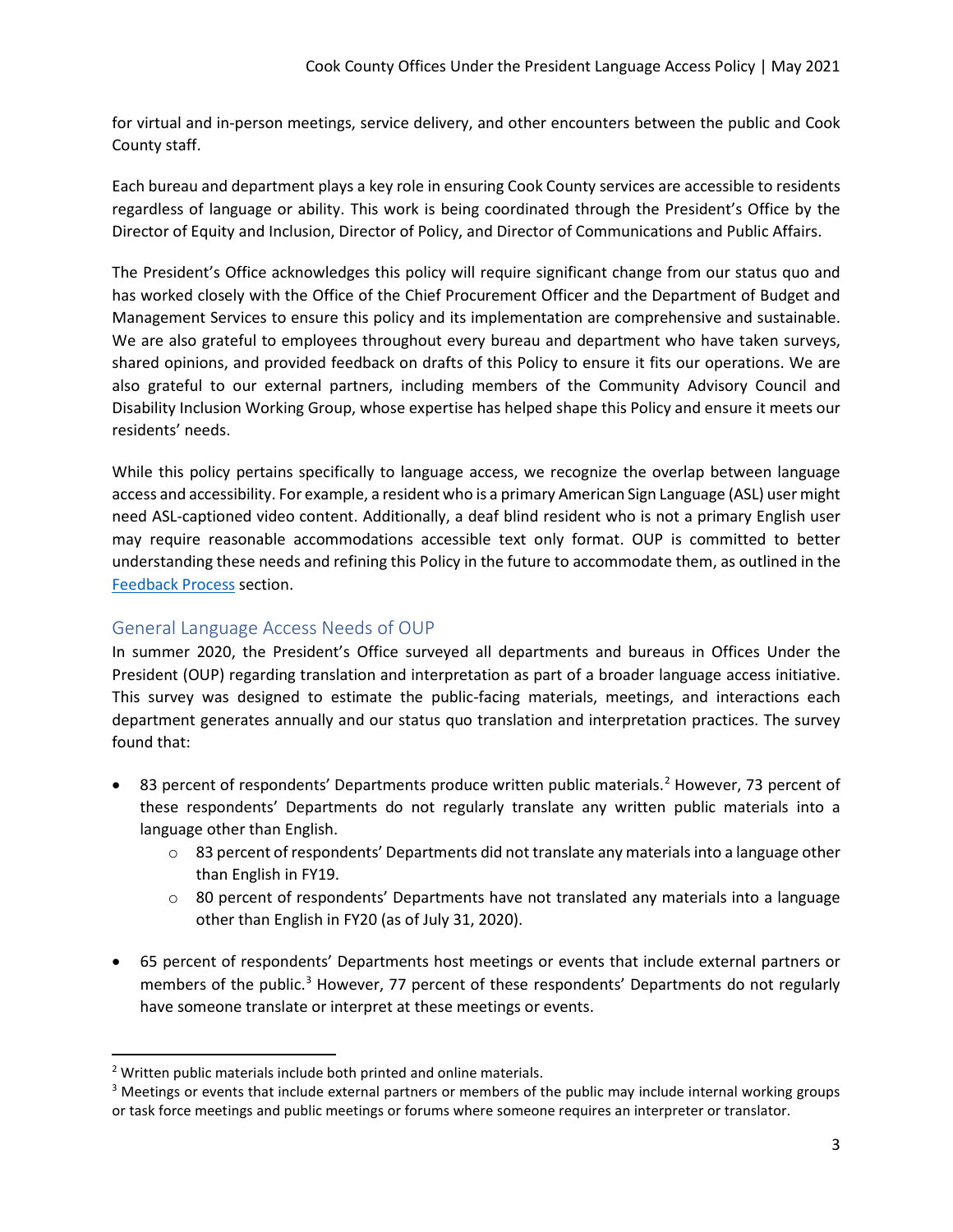- $\circ$  75 percent of respondents' Departments did not have anyone translate or interpret meetings or events in FY19.
- $\circ$  88 percent of respondents' Departments have not had anyone translate or interpret at events or meetings in FY20 (as of July 31, 2020).
- 48 percent of respondents' Departments regularly provide in-person or phone services to residents.
	- o Of respondents whose Departments regularly provide in-person or phone services to residents, 53 percent provide these services for residents who do not speak English by having an employee who speaks that language translate, 5 percent use a service they can call to assist in interpretation, and 42 percent do not currently have a structured way to handle interpretation in this scenario.
- Even in Departments that translate or interpret materials, meetings, events, or services, most do not report spending a significant amount of money on these services. This generally occurs because Departments rely on their employees who speak other languages. The language access policy under development will address issues related to human resources and budget considerations.

# <span id="page-3-0"></span>Language Access Protocols

### <span id="page-3-1"></span>Languages

Data from the U.S. Census shows the languages spoken in Cook County.

| <b>Table 1: Languages Spoken in Cook County</b>     |           |                |  |  |  |  |  |  |  |  |
|-----------------------------------------------------|-----------|----------------|--|--|--|--|--|--|--|--|
| Source: 2019 American Community Survey              |           |                |  |  |  |  |  |  |  |  |
|                                                     | Count     | <b>Percent</b> |  |  |  |  |  |  |  |  |
| Arabic                                              | 48,154    | 1.01%          |  |  |  |  |  |  |  |  |
| Chinese (incl. Mandarin & Cantonese)                | 63,197    | 1.32%          |  |  |  |  |  |  |  |  |
| English                                             | 3,089,557 | 64.51%         |  |  |  |  |  |  |  |  |
| French, Haitian, or Cajun                           | 21,173    | 0.44%          |  |  |  |  |  |  |  |  |
| German or other West Germanic lang. <sup>4</sup>    | 14,519    | 0.30%          |  |  |  |  |  |  |  |  |
| Korean                                              | 25,101    | 0.52%          |  |  |  |  |  |  |  |  |
| Russian, Polish, or other Slavic lang. <sup>5</sup> | 203,350   | 4.25%          |  |  |  |  |  |  |  |  |
| Spanish                                             | 1,008,234 | 21.05 %        |  |  |  |  |  |  |  |  |
| Tagalog (incl. Filipino)                            | 45,648    | 0.95%          |  |  |  |  |  |  |  |  |
| Vietnamese                                          | 13,894    | 0.29%          |  |  |  |  |  |  |  |  |
| Other Indo-European lang. <sup>6</sup>              | 165,686   | 3.46%          |  |  |  |  |  |  |  |  |
| Other Asian and Pacific Island lang. <sup>7</sup>   | 47,776    | 1.00%          |  |  |  |  |  |  |  |  |

<span id="page-3-2"></span><sup>&</sup>lt;sup>4</sup> As outlined by th[e U.S. Census Bureau,](https://www.census.gov/topics/population/language-use/about.html) "Other West-Germanic languages" could include Dutch and Yiddish.

<span id="page-3-3"></span><sup>5</sup> As outlined by th[e U.S. Census Bureau,](https://www.census.gov/topics/population/language-use/about.html) "Other Slavic languages" could include Bulgarian, Czech, and Ukrainian.

<span id="page-3-4"></span><sup>6</sup> As outlined by the [U.S. Census Bureau,](https://www.census.gov/topics/population/language-use/about.html) "Other Indo-European languages" could include Albanian, Armenian, Bengali, Greek, Gujarati, Hindi, Italian, Kannada, Lithuanian, Malayalam, Nepali, Pashto, Persian, Portuguese, Punjabi, Romanian, Serbo-Croatian, Swedish, Tamil, Telugu, and Urdu.

<span id="page-3-5"></span><sup>&</sup>lt;sup>7</sup> As outlined by th[e U.S. Census Bureau,](https://www.census.gov/topics/population/language-use/about.html) "Other Asian and Pacific Island languages" could include Burmese, Hawaiian, Hmong, Ilocano, Japanese, Karen, Khmer, Lao, Samoan, Thai, Turkish, and Uzbek.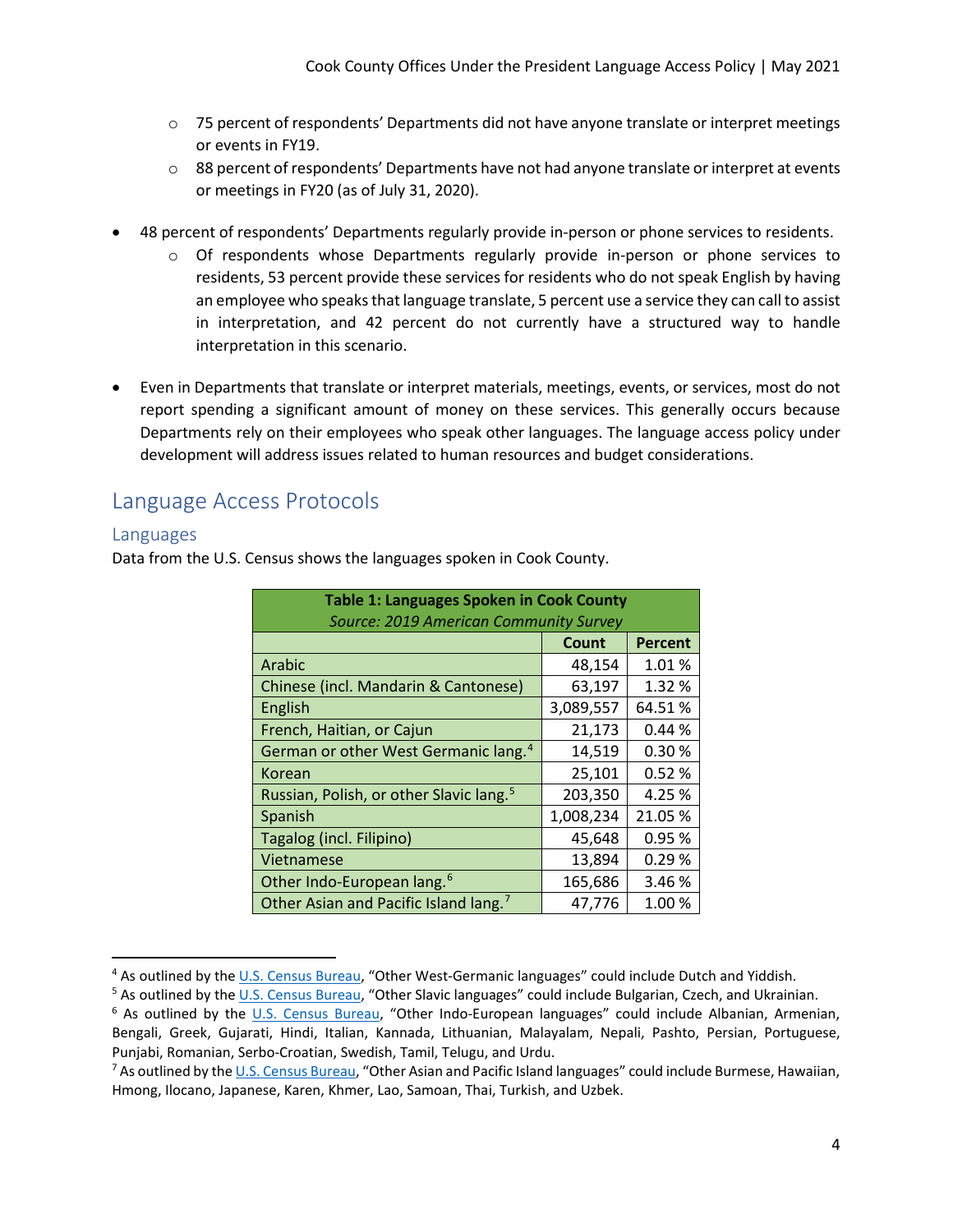| <b>Table 1: Languages Spoken in Cook County</b> |          |                |  |  |  |  |  |  |  |
|-------------------------------------------------|----------|----------------|--|--|--|--|--|--|--|
| Source: 2019 American Community Survey          |          |                |  |  |  |  |  |  |  |
| Other and Unspecified lang. <sup>8</sup>        | $43,025$ | $0.90\,\%$ $ $ |  |  |  |  |  |  |  |

In general, OUP should translate materials when at least 5.0% of the County speaks a language and when at least 5.0% of the intended audience speaks a language. Under current demographics, and in line with the guidelines outlined in the following sections, this means OUP will translate general information where all Cook County residents are the intended audience into English and Spanish. For events or outreach purposes, or other instances where a specific Cook County District, is the intended audience, OUP employees will translate into Spanish, and any language that is spoken by at least 5.0% of the District's population, as shown in Table 2 below.

| Table 2: Languages that exceed 5 percent of the population by County District <sup>9</sup><br>Source: 2019 American Community Survey |                                      |                                        |      |  |  |  |  |  |
|--------------------------------------------------------------------------------------------------------------------------------------|--------------------------------------|----------------------------------------|------|--|--|--|--|--|
| <b>District</b>                                                                                                                      | <b>Commissioner</b>                  | Language                               |      |  |  |  |  |  |
| 1                                                                                                                                    | <b>Commissioner Brandon Johnson</b>  | Spanish                                | 17%  |  |  |  |  |  |
| $\overline{2}$                                                                                                                       | <b>Commissioner Dennis Deer</b>      | Spanish                                | 8%   |  |  |  |  |  |
| 3                                                                                                                                    | <b>Commissioner Bill Lowry</b>       | Spanish                                | 5 %  |  |  |  |  |  |
| 4                                                                                                                                    | <b>Commissioner Stanley Moore</b>    | Spanish                                | 15 % |  |  |  |  |  |
| 5                                                                                                                                    | <b>Commissioner Deborah Sims</b>     | Spanish                                | 12%  |  |  |  |  |  |
| 6                                                                                                                                    | <b>Commissioner Donna Miller</b>     | Spanish                                | 8%   |  |  |  |  |  |
| $\overline{7}$                                                                                                                       | Commissioner Alma E. Anaya           | Spanish                                | 72 % |  |  |  |  |  |
| 8                                                                                                                                    | Commissioner Luis Arroyo Jr.         | Spanish                                | 53 % |  |  |  |  |  |
| 9                                                                                                                                    |                                      | Other Indo-European lang.              | 7 %  |  |  |  |  |  |
|                                                                                                                                      | Commissioner Peter N. Silvestri      | Russian, Polish, or other Slavic lang. | 14 % |  |  |  |  |  |
|                                                                                                                                      |                                      | Spanish                                | 12%  |  |  |  |  |  |
| 10                                                                                                                                   | <b>Commissioner Bridget Gainer</b>   | Other Indo-European lang.              | 5 %  |  |  |  |  |  |
|                                                                                                                                      |                                      | Spanish                                | 11%  |  |  |  |  |  |
| 11                                                                                                                                   | Commissioner John P. Daley           | Chinese (incl. Mandarin & Cantonese)   | 5 %  |  |  |  |  |  |
|                                                                                                                                      |                                      | Spanish                                | 27 % |  |  |  |  |  |
| 12                                                                                                                                   | <b>Commissioner Bridget Degnen</b>   | Russian, Polish, or other Slavic lang. | 5 %  |  |  |  |  |  |
|                                                                                                                                      |                                      | Spanish                                | 17%  |  |  |  |  |  |
| 13                                                                                                                                   | <b>Commissioner Larry Suffredin</b>  | Other Indo-European lang.              | 9%   |  |  |  |  |  |
|                                                                                                                                      |                                      | Spanish                                | 10%  |  |  |  |  |  |
|                                                                                                                                      |                                      | Other Indo-European lang.              | 6 %  |  |  |  |  |  |
| 14                                                                                                                                   | <b>Commissioner Scott R. Britton</b> | Russian, Polish, or other Slavic lang. | 9%   |  |  |  |  |  |
|                                                                                                                                      |                                      | Spanish                                | 13%  |  |  |  |  |  |

<span id="page-4-0"></span><sup>&</sup>lt;sup>8</sup> As outlined by the [U.S. Census Bureau,](https://www.census.gov/topics/population/language-use/about.html) "Other and unspecified languages" could include Amharic, Hebrew, Igbo, Navajo, Somali, Swahili, Twi, and Yoruba.

<span id="page-4-1"></span><sup>&</sup>lt;sup>9</sup> See additional information in [Appendix B](#page-12-0) for a more detailed explanation of the language categories. As outlined by the [U.S. Census Bureau,](https://www.census.gov/topics/population/language-use/about.html) "Other Slavic languages" could include Bulgarian, Czech, and Ukrainian. As outlined by the [U.S. Census Bureau,](https://www.census.gov/topics/population/language-use/about.html) "Other Indo-European languages" could include Albanian, Armenian, Bengali, Greek, Gujarati, Hindi, Italian, Kannada, Lithuanian, Malayalam, Nepali, Pashto, Persian, Portuguese, Punjabi, Romanian, Serbo-Croatian, Swedish, Tamil, Telugu, and Urdu.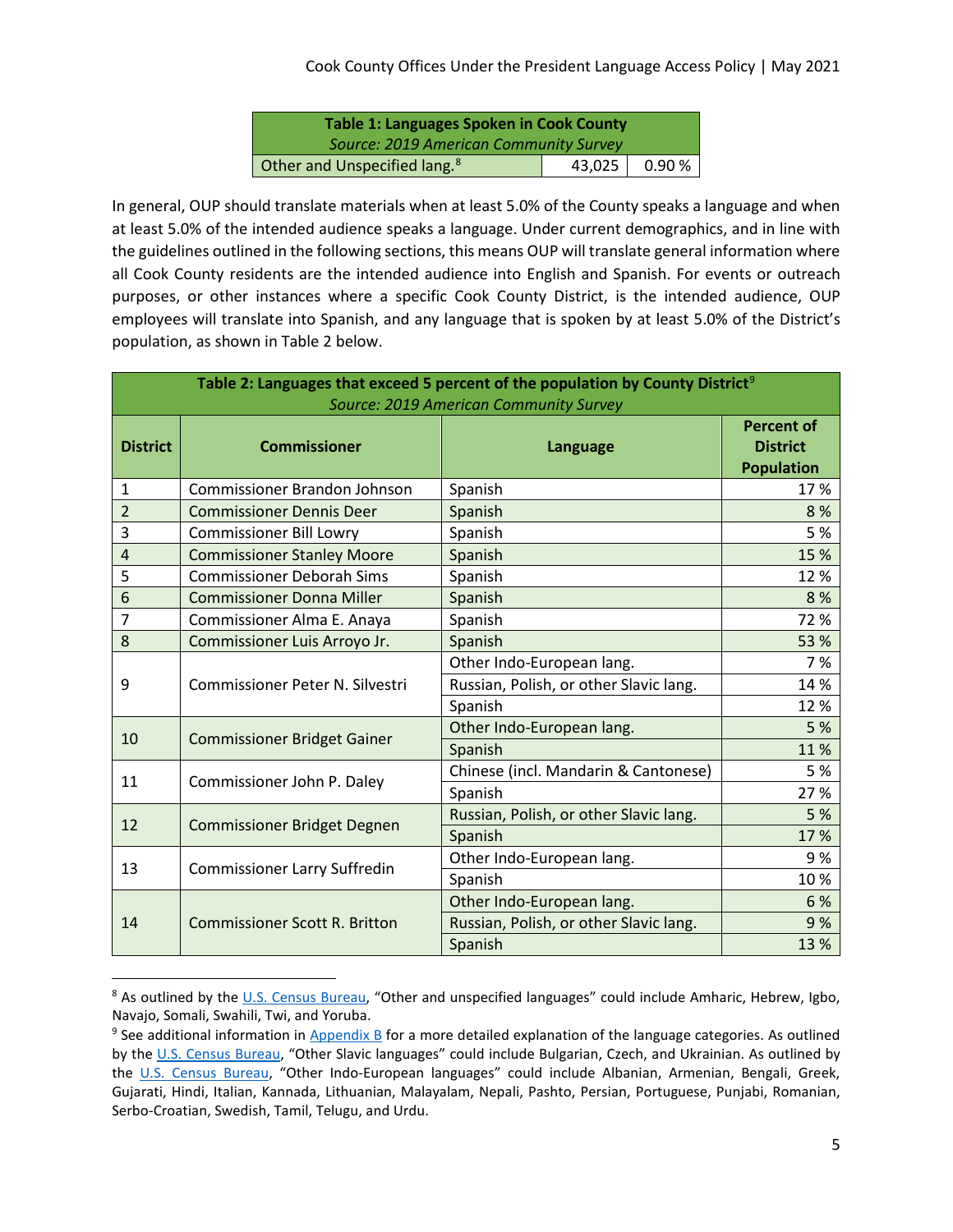| Table 2: Languages that exceed 5 percent of the population by County District <sup>9</sup> |                                |                                        |      |  |  |  |  |  |
|--------------------------------------------------------------------------------------------|--------------------------------|----------------------------------------|------|--|--|--|--|--|
| Source: 2019 American Community Survey                                                     |                                |                                        |      |  |  |  |  |  |
|                                                                                            |                                | Other Indo-European lang.              | 9%   |  |  |  |  |  |
| 15                                                                                         | Commissioner Kevin B. Morrison | Russian, Polish, or other Slavic lang. | 6%   |  |  |  |  |  |
|                                                                                            |                                | Spanish                                | 19%  |  |  |  |  |  |
| 16                                                                                         | Commissioner Frank J. Aguilar  | Spanish                                | 58 % |  |  |  |  |  |
|                                                                                            |                                | Other Indo-European lang.              | 5 %  |  |  |  |  |  |
| 17                                                                                         | Commissioner Sean M. Morrison  | Russian, Polish, or other Slavic lang. | 7 %  |  |  |  |  |  |
|                                                                                            |                                | Spanish                                | 10%  |  |  |  |  |  |

In addition to complying with the above, OUP bureaus and departments are invited to translate materials into additional languages to best serve residents. Additional recommendations are outlined in the following sections.

# <span id="page-5-0"></span>Bilingual and Multilingual Employees

The Offices Under the President (OUP) recognizes the valuable skills bilingual and multilingual employees bring to government. Currently, employees represented by certain unions receive bilingual pay if they perform translation duties and this Policy is not intended to supersede or limit the County from enforcing programs or provisions in any applicable collective bargaining agreement. Under this Policy, departments will offer employees who currently receive bilingual pay pursuant to their Collective Bargaining Agreements the opportunity to translate first. If they decline to translate, the department will engage the approved vendor as outlined in th[e General Translation and Interpretation Guidance](#page-5-1) section.

In all other instances, departments should direct regular translation needs through the vendor as outlined in the [General Translation and Interpretation Guidance](#page-5-1) section to standardize requests across all OUP bureaus and departments. If a real-time need arises that makes it impractical to request services from the vendor, an OUP bureau or department may ask a bilingual or multilingual employee, on a volunteer basis, to perform the translation or interpretation work if the employee chooses to.

To iterate on this policy, the President's Office and the Bureau of Human Resources will conduct informational sessions to educate employees about the services and Language Access Policy.

# <span id="page-5-1"></span>General Translation and Interpretation Guidance

Each section below outlines the procedures to follow when providing services to someone whose first language is not English. This Policy includes instructions for securing services from our current language services vendor, LanguageLine Solutions. The President's Office will keep the Policy updated to reflect the vendor with whom the County has contracted for language services.

# <span id="page-5-2"></span>In-Person or Virtual Events and Outreach

### *Language and accessibility accommodations*

When hosting events, it is important to ensure all residents, businesses, or other constituents affected by the event topic have equal access to important information. To implement this, OUP departments should:

1. When planning an in-person event, consider accessibility concerns like building ADA-compliance when selecting an event site.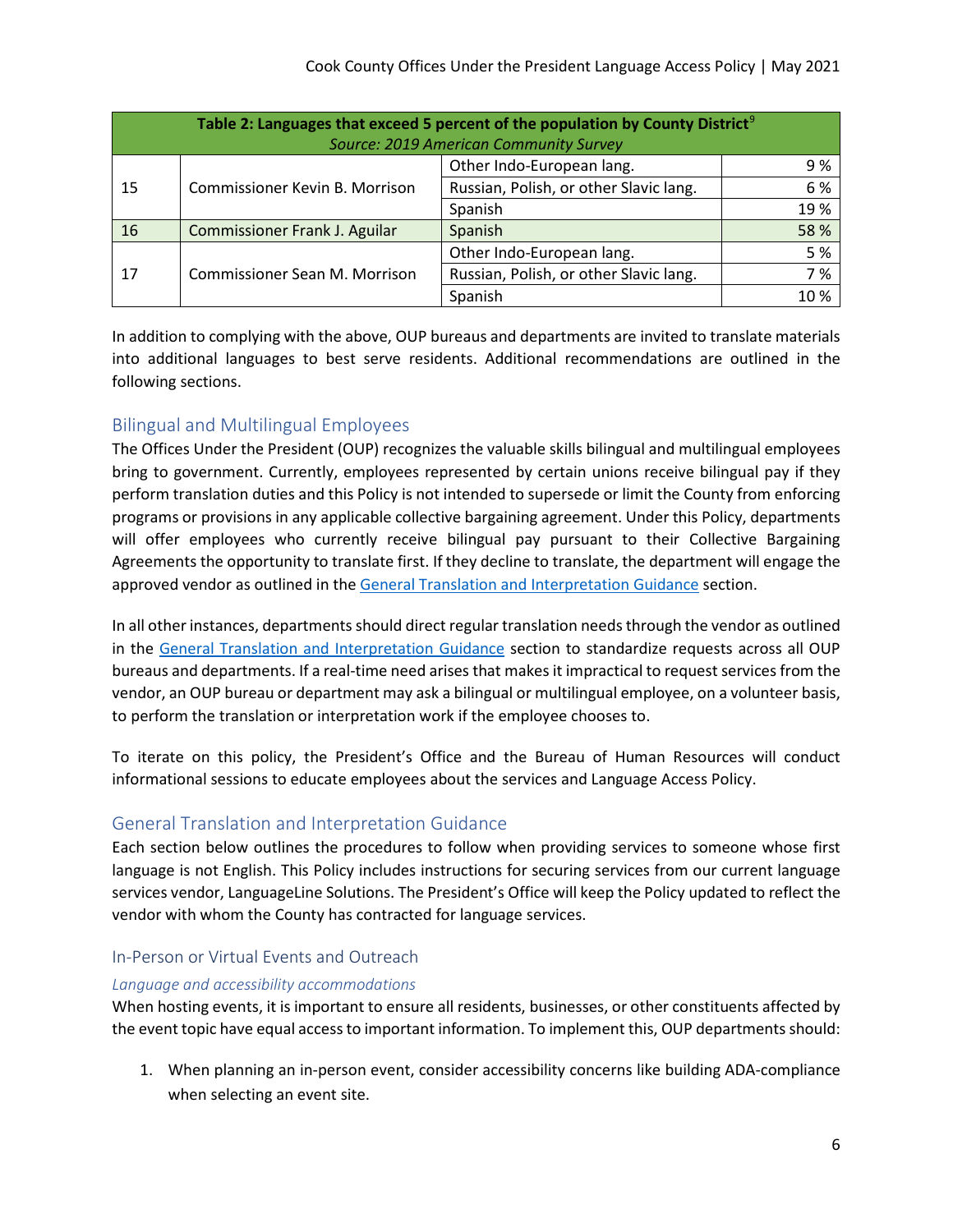- 2. When planning a virtual event, consider accessibility concerns like captioning and how any needed interpreters will be visible to your audience on your streaming platform. Additionally, as you plan virtual events with ASL interpreters in which you will project materials, be sure to distribute those materials in advance and not share screens or presentations during a virtual meeting where an ASL interpreter is being utilized. Consider how different streaming platforms accommodate different users' needs and adjust accordingly when possible.
- 3. Include explicit information about available translation and/or interpretation services in all promotion and registration materials. To ensure residents who may want to request accommodation have ample time to do so, we recommend publicizing all events at least  $7 - 10$ business days ahead. To ensure OUP employees have time to respond to and meet accommodation requests, we recommend asking for requests by four business days ahead.
	- a. This could include using an accommodation statement on promotional materials and registration forms to notify participants that OUP can make a variety of accommodations as needed (e.g., visual, hearing, mobility, language) and inform them how to request accommodations. Examples statements include and be translated into our top 3 languages or the languages applicable to the outreach area as designated by our district mapping:
		- i. If you require accommodation in order to fully participate in this activity, please check here. You will be contacted by someone from our staff to discuss your specific needs.
		- ii. To request accommodations please contact [name] at [phone number] and [email address]. We request at least four days advance notice of need.
		- iii. If any accommodations are needed, please contact [individual's name] at [telephone number and TTY] or [email address]. Requests should be made as soon as possible but at least four days prior to the scheduled meeting.
- 4. Secure accommodation resources with as much advance notice as you can, but no later than one full business day before the event.
	- a. Per OUP's translation and interpretation services contract, standard rates apply 8:00 a.m. - 5:00 p.m. local time Monday through Friday with more than one full business days' notice. Non-standard rates apply before 8:00 a.m. or after 5:00 p.m. local time Monday through Friday, Saturday/Sunday or assignments with less than one full business days' notice. Emergency/Holiday rates apply on assignments with less than one hour's notice or assignments on federally recognized holidays. Emergency service not available in all areas or for all projects.

### *Procedure (Vendor: LanguageLine Solutions)*

To secure on-site interpreter and translator services, please follow the following process at least 3-5 business days' notice: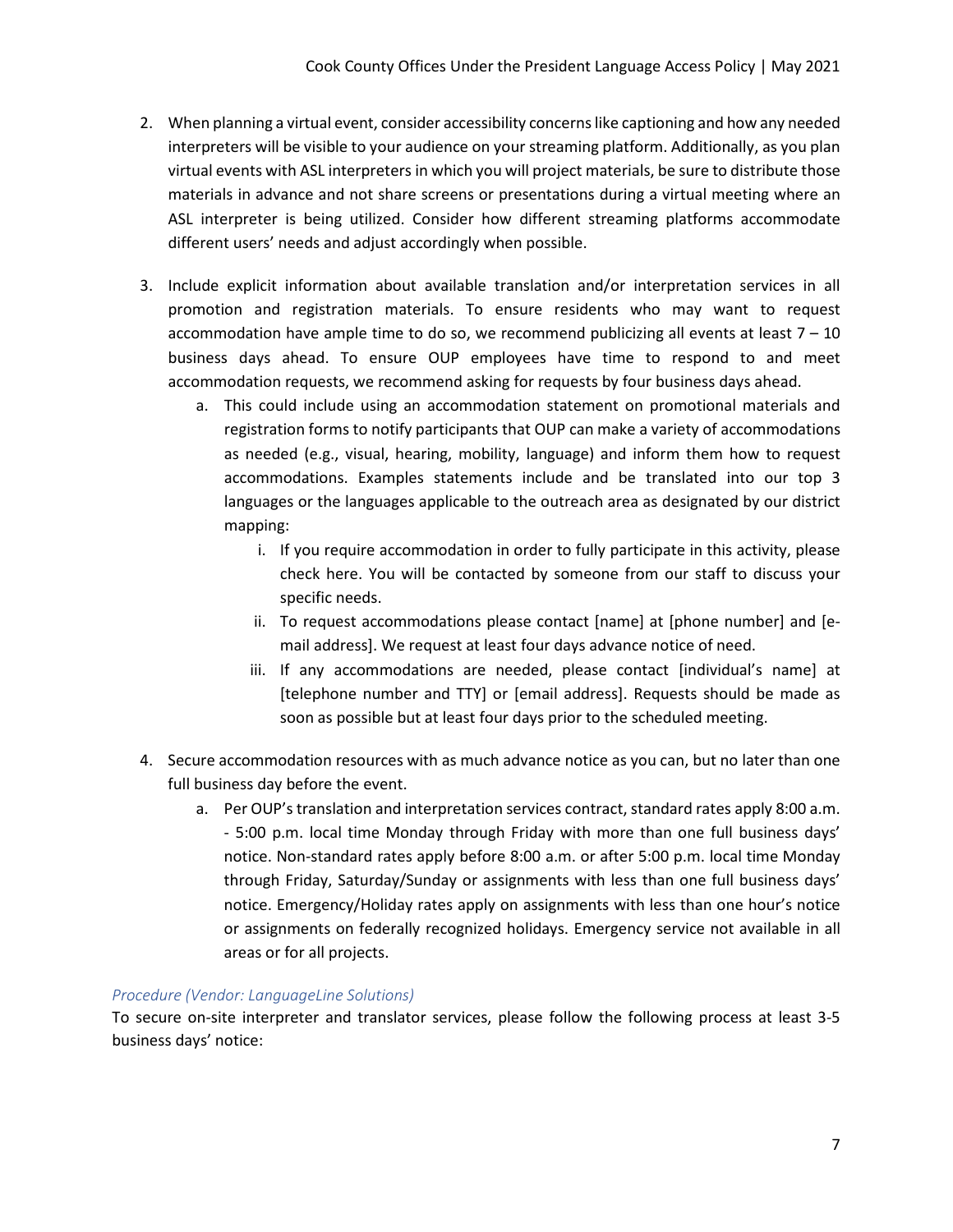- Complete Onsite Interpreter Request Form and send the completed form to [onsiterequests@FluentLS.com.](mailto:onsiterequests@FluentLS.com) You may also call in your request by dialing 1-888-225-6056, Option 1.
- Contact the vendor partner at least 1 full business day in advance to cancel an interpreter request to avoid the cancellation fee.
- Requests that are placed with a less than 24 hours business notice are subject to premium rates.

#### <span id="page-7-0"></span>On-Demand Phone or Video Interpretation Services

#### *Language and accessibility accommodations*

Cook County residents often contact OUP by telephone to ask questions and receive services. When residents whose primary language is not English call OUP, employees can contact OUP's language access vendor for over-the-phone or audio interpreters. No appointment scheduling is necessary for this service. This service is appropriate for call centers, three-way calling (dial-in, dial-outs), unanticipated interpretation needs, languages of lesser diffusion (languages with limited or nonexistent video or faceto-face availability), and short encounters (less than 15 minutes) that are less technical in nature.

#### *Procedure (Vendor: LanguageLine Solutions)*

To secure on demand phone interpreter services, please follow the following process

- Dial LanguageLine at 1-866-874-3972
- Input Client ID (unique to your Department)
- Press 1 for Spanish, 2 for all other languages, 0 if you do not know the language you need

### <span id="page-7-1"></span>Public Meetings and Hearings

#### *Language and accessibility accommodations*

Cook County Boards, Commissions, bureaus, and departments under the jurisdiction of OUP shall translate meeting notices, agendas, and minutes upon written request. Boards, Commissions, bureaus, and departments should publicize this option on all materials advertising public meetings and hearings and include an explanation for how to request translation and interpretation services.

Boards, Commissions, bureaus, and departments shall provide oral interpretation or translation services in the language the member of the public requests at any public meeting or hearing if requested at least 2 business days in advance of the meeting or hearing.

#### *Procedure (Vendor: LanguageLine Solutions)*

To request a translation quote:

- Send files and quote requests t[o Translation@LLTS.com](mailto:Translation@LLTS.com) and copy Jon Bove a[t JBove@llts.com.](mailto:JBove@llts.com)
- For sensitive or confidential projects, emai[l Translation@LLTS.com](mailto:Translation@LLTS.com) to request a secure file upload link.
- When available, send original source/native files.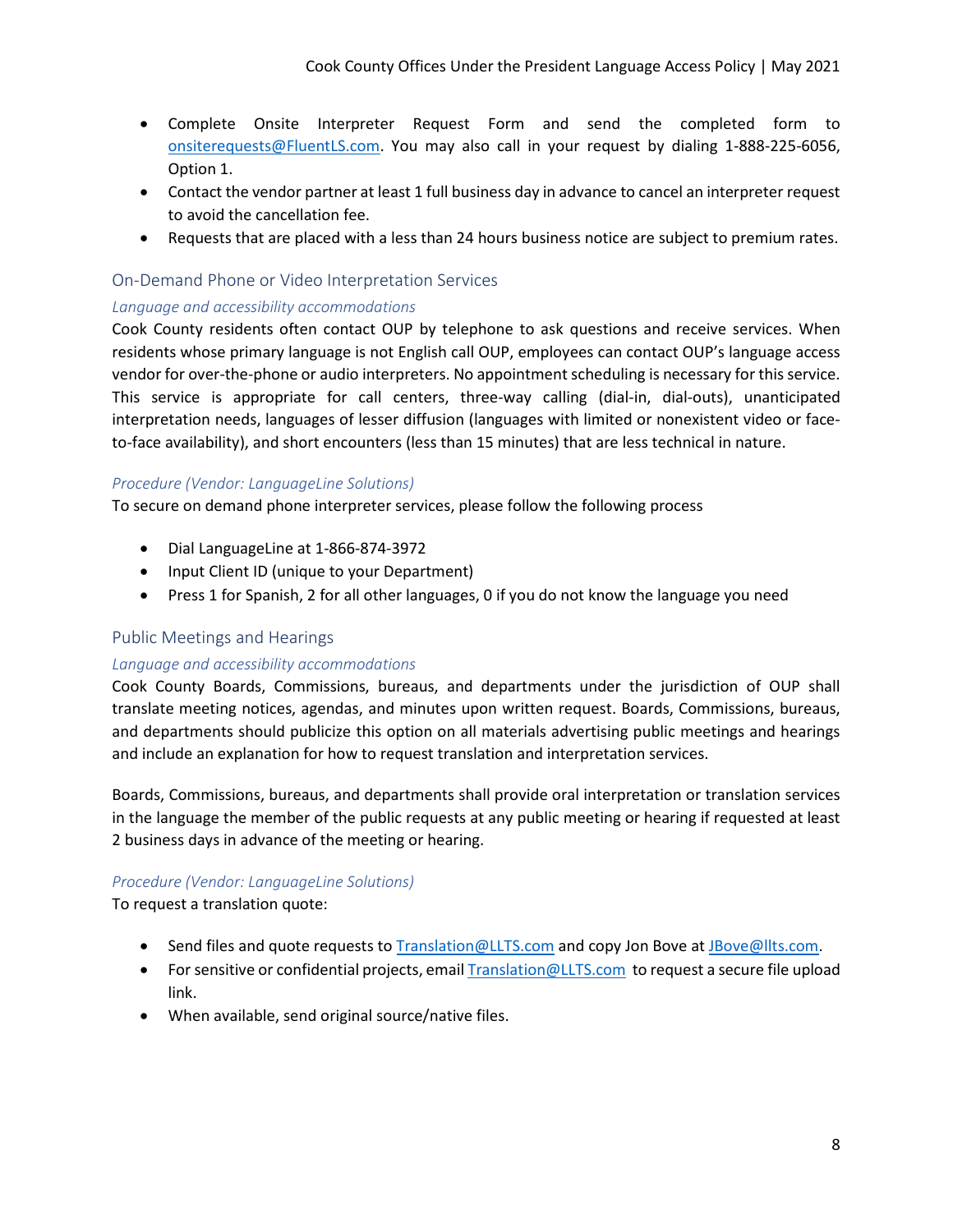### <span id="page-8-0"></span>Written Communication and Signage

#### *Language and accessibility accommodations*

At a minimum, OUP bureaus and departments should follow the below guidance regarding translating materials in different categories. In addition to the list below, Bureau Chiefs and Department Heads can require their teams to translate any other materials. Written materials include, but are not limited to, digital and print materials such as social media posts, trifold brochures, fliers, and public reports.

| <b>Table 3: Material Categories</b> |                                                                                                                                                                                                                                                                                                                                                  |                                                                                                                                                                                                                                                                                                                                                                                                                                         |                                                                                                                                                                                                                                                                              |  |  |  |  |  |  |  |
|-------------------------------------|--------------------------------------------------------------------------------------------------------------------------------------------------------------------------------------------------------------------------------------------------------------------------------------------------------------------------------------------------|-----------------------------------------------------------------------------------------------------------------------------------------------------------------------------------------------------------------------------------------------------------------------------------------------------------------------------------------------------------------------------------------------------------------------------------------|------------------------------------------------------------------------------------------------------------------------------------------------------------------------------------------------------------------------------------------------------------------------------|--|--|--|--|--|--|--|
| Category                            | <b>Required</b>                                                                                                                                                                                                                                                                                                                                  | <b>Recommended</b>                                                                                                                                                                                                                                                                                                                                                                                                                      | <b>Encouraged</b>                                                                                                                                                                                                                                                            |  |  |  |  |  |  |  |
| <b>Description</b>                  | OUP bureaus and<br>departments must<br>translate materials in<br>this category into the<br>languages outlined in<br>the Languages section<br>of this Policy.                                                                                                                                                                                     | The President's Office recommends<br>OUP bureaus and departments<br>translate materials in this category<br>into the languages outlined in the<br>Languages section of this Policy. If<br>resources are not available to do<br>so for all materials in this<br>category, the President's Office<br>recommends including information<br>about how residents can request<br>these documents to be translated<br>if needed.                | The President's Office<br>encourages OUP bureaus<br>and departments to<br>translate materials<br>whenever possible. If<br>departments have the<br>resources or identify a<br>need among their clients,<br>they are encouraged to<br>translate materials in<br>this category. |  |  |  |  |  |  |  |
| <b>Types of</b><br><b>Materials</b> | Applications or<br>$\bullet$<br>forms necessary<br>to receive<br>benefits or<br>services or to<br>participate in<br>programs or<br>activities<br>Materials that<br>affect public<br>safety and critical<br>services<br>Notices in public<br>areas advising<br>people whose<br>first language is<br>not English of free<br>language<br>assistance | Supplemental documents<br>$\bullet$<br>related to direct services to<br>the public that could impact<br>the community or an<br>individual seeking services<br>from or participating in a<br>program<br>Complaint forms<br>Written notices of rights to,<br>determination of eligibility for,<br>award of, denial of, loss of, or<br>decreases in benefits or<br>services, including the right to<br>appeal any Department's<br>decision | Reports<br>$\bullet$<br>Press releases<br><b>Additional materials</b><br>$\bullet$<br>related to County<br>services                                                                                                                                                          |  |  |  |  |  |  |  |

#### *Procedure (LanguageLine Solutions)*

To request a translation quote:

- Send files and quote requests t[o Translation@LLTS.com](mailto:Translation@LLTS.com) and copy Jon Bove a[t JBove@llts.com.](mailto:JBove@llts.com)
- For sensitive or confidential projects, email **Translation@LLTS.com** to request a secure file upload link.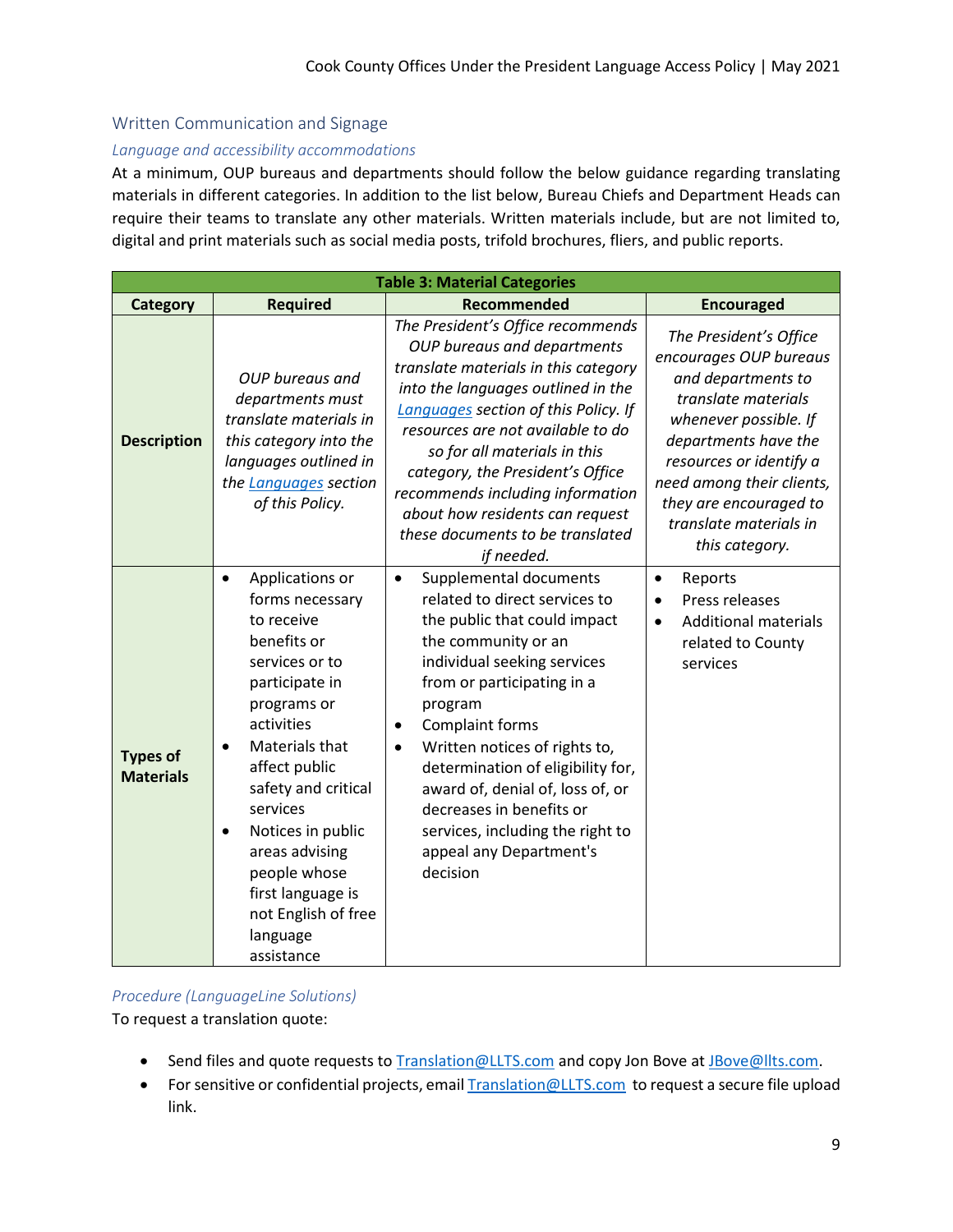• When available, send original source/native files.

# <span id="page-9-0"></span>Implementation

## <span id="page-9-1"></span>Data Collection & Tracking Process

As OUP begins implementing this Language Access Policy the President's Office will work with the language access vendor to collect data on its implementation. This will include tracking which types of services OUP requests most, which languages these requests are for, how much these services cost, and which bureaus and departments most frequently request translation and interpretation services.

In addition to tracking materials and services that OUP bureaus or departments translate or interpret, the President's Office will work with the OUP language access liaisons to collectively determine what OUP wants to track internally.

### <span id="page-9-2"></span>Department Responsibilities

Each bureau and department shall:

- Inform people whose first language is not English who seek services, in their preferred language, of their right to request translation and interpretation services;
- Designate a language access liaison responsible for connecting and securing vendor services for their department's or bureau's needs; monitoring the budget and reviewing and submitting invoices; and assessing and optimizing the department's or bureau's language needs over time; and
- Prioritize Language Access Services and comply with recommendations that are readily achievable while working towards full compliance over time.

# <span id="page-9-3"></span>President's Office Responsibilities

The President's Office is here to support OUP bureaus and departments in complying with this Language Access Policy. The President's Office will train all language access liaisons on the OUP Language Access Policy and how to secure necessary services through the vendor. OUP bureaus and departments should first work with their language access liaison to request services and resolve questions. If the language access liaison needs support or if the bureau or department needs support beyond what the language access liaison can provide, please contact Director of Equity and Inclusion or Director of Policy.

# <span id="page-9-4"></span>OUP Employee Training

In the initial rollout of the Language Access training, the President's Office will train all President's Office Communications staff, all OUP Deputy Directors of Communication, all OUP Public Information Officers, and all OUP language access liaisons.

The initial Language Access training will focus on this Language Access Policy rollout and requirements and how to obtain language access services from LanguageLine Solutions, our current language access vendor. The Language Access Policy rollout is moving forward in an intentional, data-driven and fiscally realistic manner. The phased approach means training will cover the current iteration of what types of materials are considered required, recommended or encouraged regarding translation and interpretation.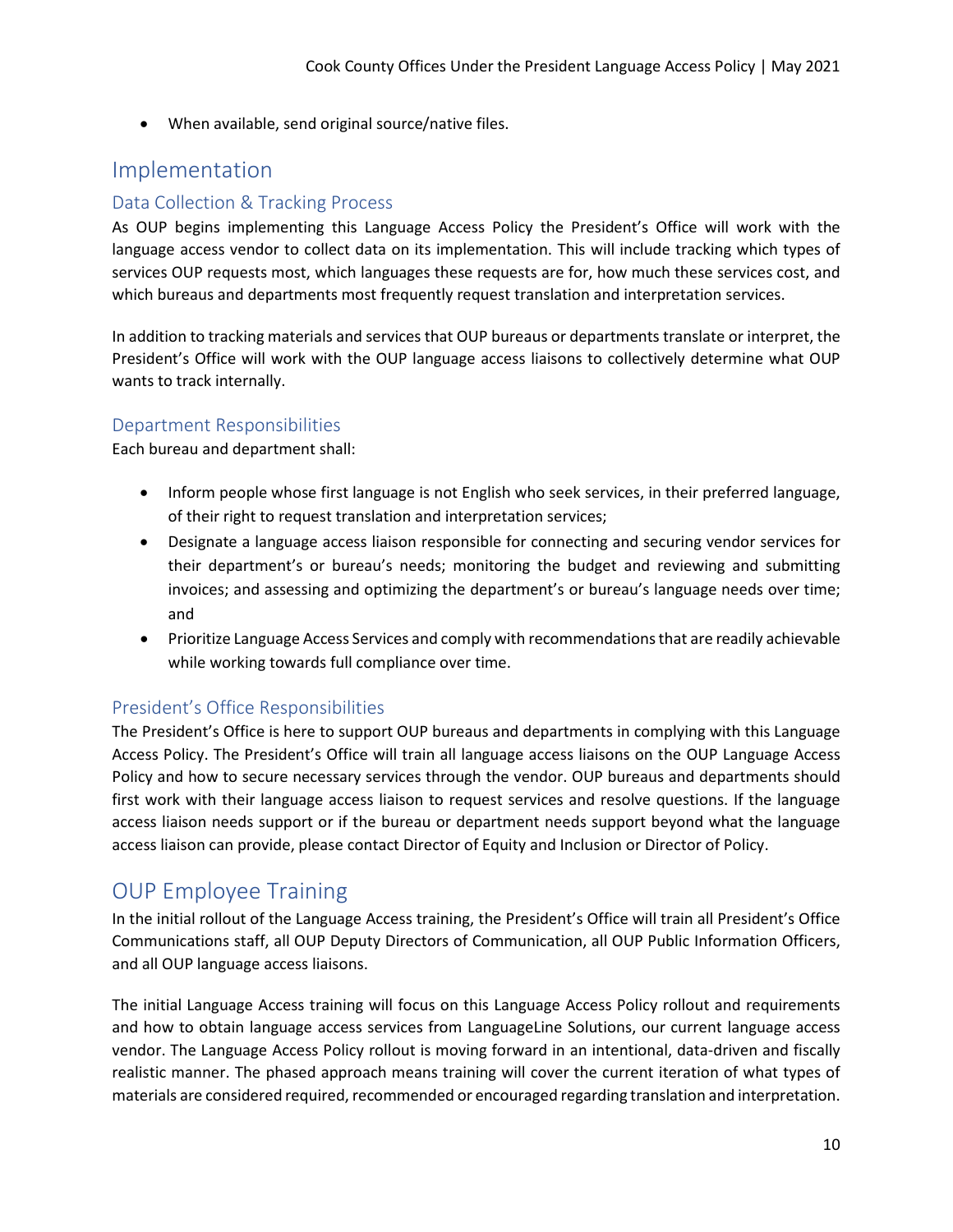This phased approach also gives OUP opportunities to gather data on usage while simultaneously understanding specific needs each department. The President's Office will train all OUP Public Information Officers and language access liaisons prior to policy rollout to ensure immediate implementation.

The Director of Policy and Director of Equity and Inclusion will review the policy at a minimum of every 18 months for updates and additions. The President's Office will offer training at least twice per calendar year to accommodate language liaison attrition and policy or vendor updates. Once the initial trainings are complete, the President's Office will also offer informational lunch and learns to all interested OUP employees and will offer language access trainings to interested OUP employees as time permits.

# <span id="page-10-0"></span>Feedback Process

To socialize this Policy and create regular opportunities for feedback, the Director of Equity and Inclusion and the Director of Policy will coordinate quarterly lunch and learns for OUP employees. Additionally, as mentioned in the [Bilingual and Multilingual Employees](#page-5-0) section of this Policy, the President's Office and the Bureau of Human Resources will conduct informational sessions to educate employees about the services and Language Access Policy. Additionally, the Director of Equity and Inclusion and the Director of Policy will conduct a yearly survey of OUP Bureaus and Departments use of language access services and implementation of the Policy, similar to the 2020 OUP Interpretation & Translation Survey [\(Appendix](#page-12-1)   $C$ ). Finally, the President's Office will review this Policy at least every 18 months to ensure it reflects Cook County residents' needs and OUP's operations.

<span id="page-10-1"></span>In addition to these formal feedback mechanisms, Cook County residents and OUP employees can contact the Director of Equity and Inclusion or the Director of Policy to provide feedback on this Policy.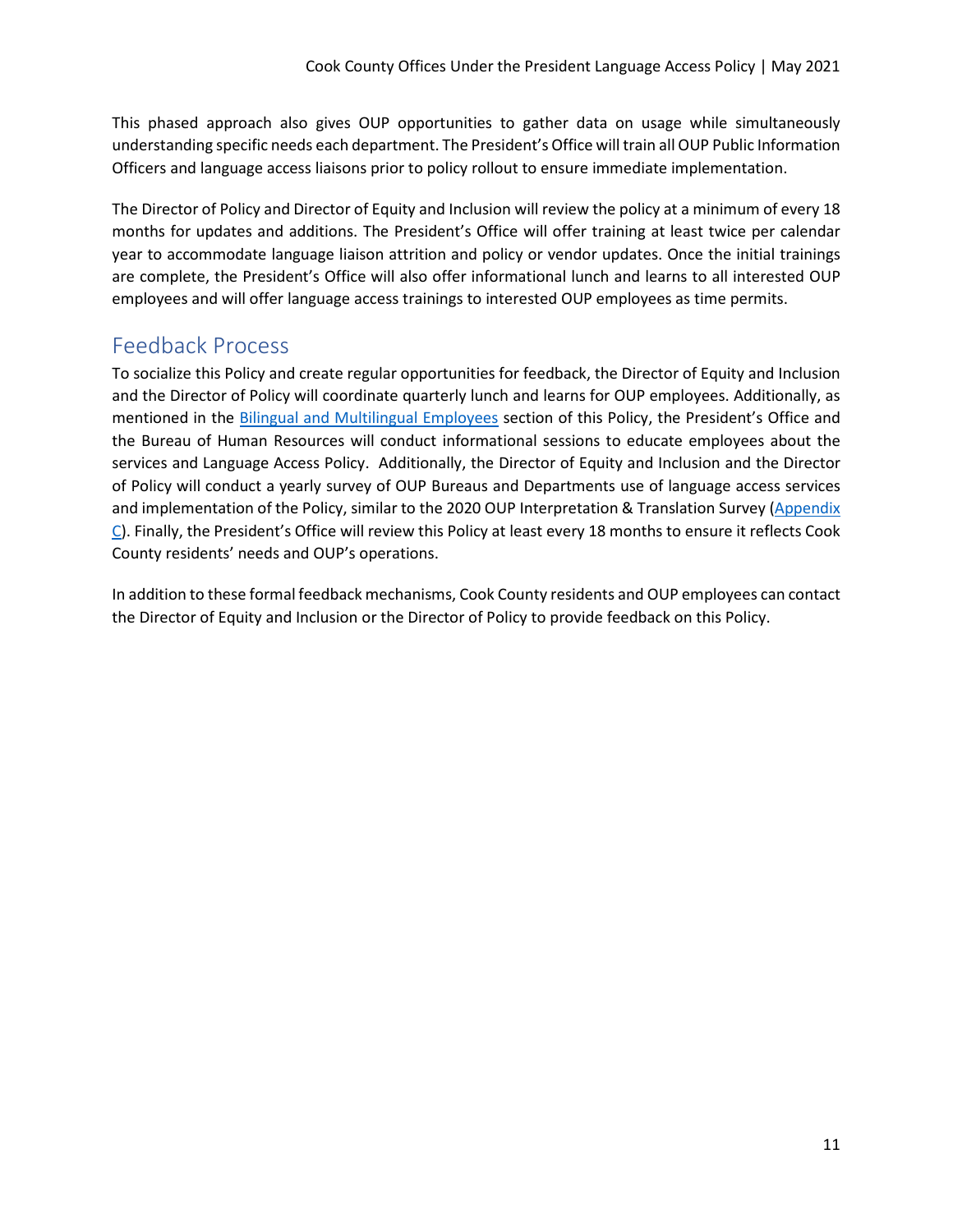# Appendices

<span id="page-11-0"></span>Appendix A: Offices Under the President Organizational Chart



Updated July 27, 2020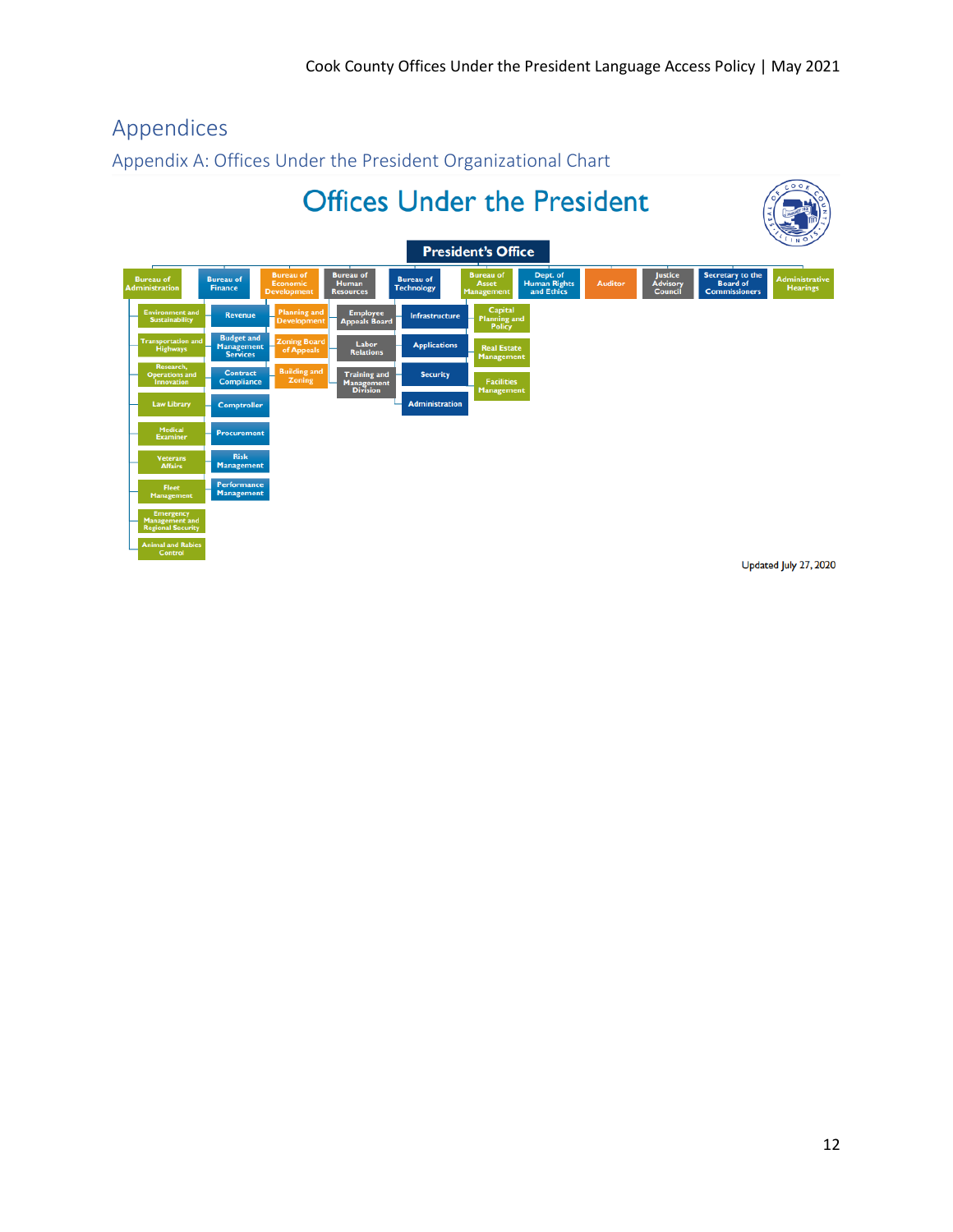| . .                                                                                                                     |                |                |                |                |    |                |                |              |                |                |                |                |                |              |                 |                |                |
|-------------------------------------------------------------------------------------------------------------------------|----------------|----------------|----------------|----------------|----|----------------|----------------|--------------|----------------|----------------|----------------|----------------|----------------|--------------|-----------------|----------------|----------------|
| Table 4: Percent of population that speaks each language by County District<br>Source: American Community Survey (2019) |                |                |                |                |    |                |                |              |                |                |                |                |                |              |                 |                |                |
| <b>District</b>                                                                                                         | $\mathbf{1}$   | $\overline{2}$ | 3              | $\overline{4}$ | 5  | 6              | $\overline{7}$ | 8            | 9              | 10             | 11             | 12             | 13             | 14           | 15              | 16             | 17             |
| Arabic                                                                                                                  |                |                |                |                |    | 3              |                | $\mathbf{1}$ | $\overline{2}$ | $\mathbf{1}$   | $\overline{2}$ | $\mathbf{1}$   | $\overline{2}$ |              |                 |                | $\overline{3}$ |
| Chinese (incl.                                                                                                          |                | 3              | $\overline{2}$ |                |    |                | 3              |              |                | $\mathbf{1}$   | $\overline{5}$ | $\mathbf{1}$   | $\overline{2}$ | $\mathbf{1}$ | $\mathbf{1}$    |                |                |
| Mandarin &                                                                                                              |                |                |                |                |    |                |                |              |                |                |                |                |                |              |                 |                |                |
| Cantonese)                                                                                                              |                |                |                |                |    |                |                |              |                |                |                |                |                |              |                 |                |                |
| English                                                                                                                 | 78             | 83             | 86             | 82             | 86 | 81             | 23             | 39           | 57             | 67             | 60             | 66             | 62             | 63           | 57              | 36             | 71             |
| French, Haitian, or                                                                                                     |                |                | $\mathbf{1}$   | $\mathbf{1}$   |    |                |                |              |                | $\mathbf{1}$   |                | $\mathbf{1}$   | $\mathbf{1}$   |              |                 |                |                |
| Cajun                                                                                                                   |                |                |                |                |    |                |                |              |                |                |                |                |                |              |                 |                |                |
| German or other                                                                                                         |                |                |                |                |    |                |                |              |                | $\mathbf{1}$   |                |                | $\mathbf{1}$   | $\mathbf{1}$ |                 |                |                |
| <b>West Germanic</b>                                                                                                    |                |                |                |                |    |                |                |              |                |                |                |                |                |              |                 |                |                |
| lang. $10$                                                                                                              |                |                |                |                |    |                |                |              |                |                |                |                |                |              |                 |                |                |
| Korean                                                                                                                  |                |                |                |                |    |                |                |              | $\mathbf{1}$   | $\mathbf{1}$   |                | $\mathbf{1}$   | $\mathbf 1$    | 3            | $\mathbf{1}$    |                |                |
| Russian, Polish, or                                                                                                     | $\overline{2}$ | $\mathbf{1}$   | $\mathbf{1}$   |                |    | 4              | $\mathbf{1}$   | 3            | 14             | $\overline{4}$ | 4              | $\overline{5}$ | $\overline{4}$ | 9            | $6\overline{6}$ | $\overline{3}$ | $\overline{7}$ |
| other Slavic                                                                                                            |                |                |                |                |    |                |                |              |                |                |                |                |                |              |                 |                |                |
| lang. <sup>11</sup>                                                                                                     |                |                |                |                |    |                |                |              |                |                |                |                |                |              |                 |                |                |
| Spanish                                                                                                                 | 17             | 8              | 5              | 15             | 12 | 8              | 72             | 53           | 12             | 11             | 27             | 17             | 10             | 13           | 19              | 58             | 10             |
| Tagalog (incl.                                                                                                          |                |                |                |                |    | $\mathbf{1}$   |                | $\mathbf{1}$ | $\overline{2}$ | $\mathbf{1}$   |                | $\overline{2}$ | $\overline{2}$ | $\mathbf{1}$ | $\overline{2}$  | $\mathbf{1}$   | $\mathbf{1}$   |
| Filipino)                                                                                                               |                |                |                |                |    |                |                |              |                |                |                |                |                |              |                 |                |                |
| Vietnamese                                                                                                              |                |                |                |                |    |                |                |              |                | $\overline{2}$ |                |                | $\mathbf{1}$   |              |                 |                |                |
| Other Indo-                                                                                                             | $\mathbf{1}$   | $\overline{2}$ | $\overline{2}$ |                |    | $\overline{2}$ |                | $\mathbf{1}$ | $\overline{7}$ | 5              | $\mathbf{1}$   | 3              | 9              | 6            | 9               | $\mathbf{1}$   | 5              |
| European lang. <sup>12</sup>                                                                                            |                |                |                |                |    |                |                |              |                |                |                |                |                |              |                 |                |                |
| Other Asian and                                                                                                         |                | $\mathbf{1}$   | $\mathbf{1}$   |                |    |                |                | $\mathbf{1}$ | $\overline{2}$ | $\mathbf{1}$   |                | $\mathbf{1}$   | $\mathbf{1}$   | 3            | 3               |                | $\mathbf{1}$   |
| Pacific Island                                                                                                          |                |                |                |                |    |                |                |              |                |                |                |                |                |              |                 |                |                |
| lang. <sup>13</sup>                                                                                                     |                |                |                |                |    |                |                |              |                |                |                |                |                |              |                 |                |                |
| Other and                                                                                                               |                |                | $\mathbf{1}$   | $\mathbf{1}$   |    | $\mathbf{1}$   |                |              | $\mathbf{1}$   | 3              |                | $\mathbf{1}$   | 4              | $\mathbf{1}$ | $\mathbf{1}$    |                |                |
| Unspecified                                                                                                             |                |                |                |                |    |                |                |              |                |                |                |                |                |              |                 |                |                |
| lang. <sup>14</sup>                                                                                                     |                |                |                |                |    |                |                |              |                |                |                |                |                |              |                 |                |                |

# <span id="page-12-0"></span>Appendix B: Full Language Breakdown by District

<span id="page-12-2"></span><span id="page-12-1"></span><sup>&</sup>lt;sup>10</sup> As outlined by the [U.S. Census Bureau,](https://www.census.gov/topics/population/language-use/about.html) "Other West-Germanic languages" could include Dutch and Yiddish.

<span id="page-12-3"></span><sup>&</sup>lt;sup>11</sup> As outlined by the [U.S. Census Bureau,](https://www.census.gov/topics/population/language-use/about.html) "Other Slavic languages" could include Bulgarian, Czech, and Ukrainian.

<span id="page-12-4"></span><sup>&</sup>lt;sup>12</sup> As outlined by the [U.S. Census Bureau,](https://www.census.gov/topics/population/language-use/about.html) "Other Indo-European languages" could include Albanian, Armenian, Bengali, Greek, Gujarati, Hindi, Italian, Kannada, Lithuanian, Malayalam, Nepali, Pashto, Persian, Portuguese, Punjabi, Romanian, Serbo-Croatian, Swedish, Tamil, Telugu, and Urdu.

<span id="page-12-5"></span><sup>&</sup>lt;sup>13</sup> As outlined by the [U.S. Census Bureau,](https://www.census.gov/topics/population/language-use/about.html) "Other Asian and Pacific Island languages" could include Burmese, Hawaiian, Hmong, Ilocano, Japanese, Karen, Khmer, Lao, Samoan, Thai, Turkish, and Uzbek.

<span id="page-12-6"></span><sup>&</sup>lt;sup>14</sup> As outlined by the [U.S. Census Bureau,](https://www.census.gov/topics/population/language-use/about.html) "Other and unspecified languages" could include Amharic, Hebrew, Igbo, Navajo, Somali, Swahili, Twi, and Yoruba.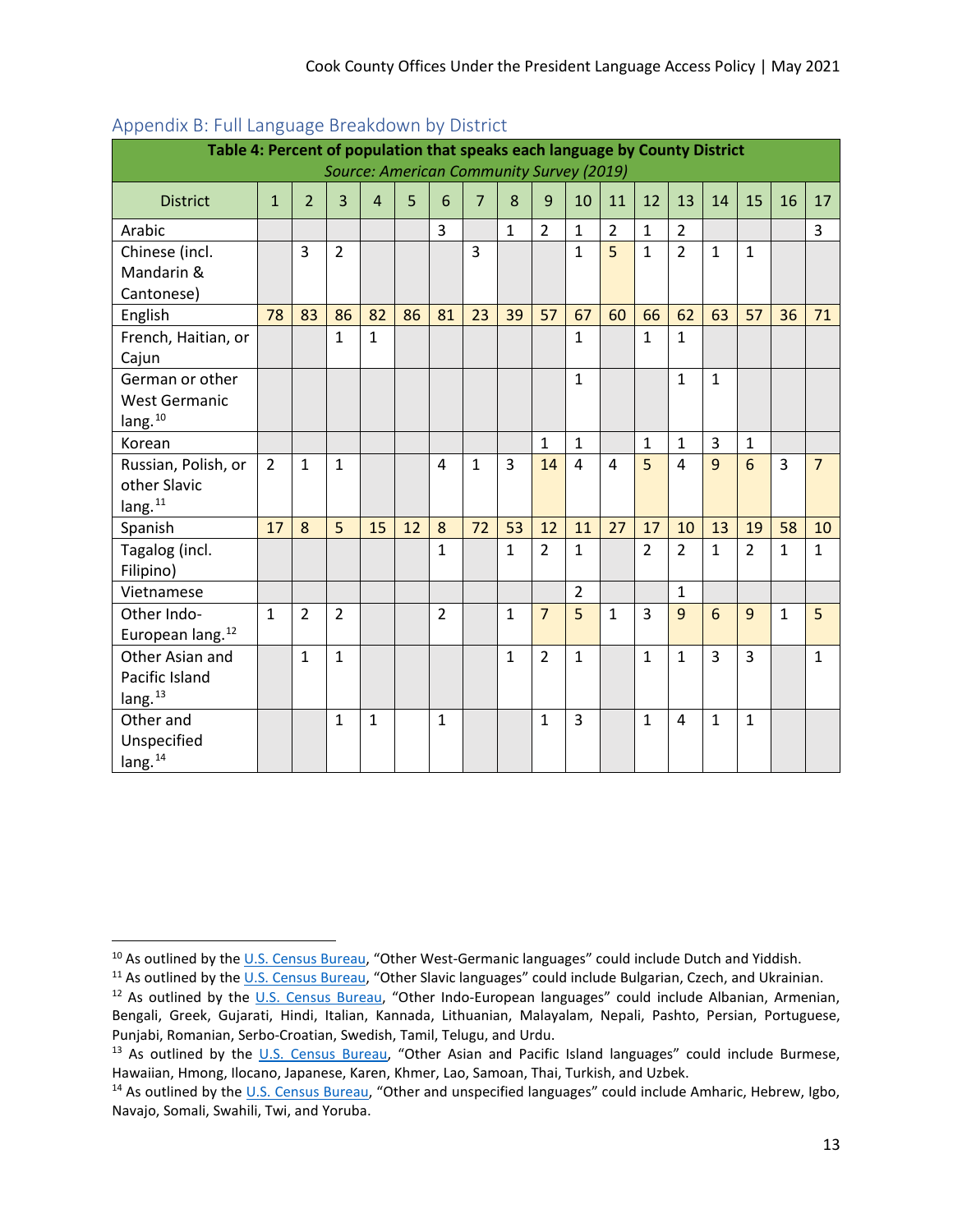# Appendix C: 2020 Offices Under the President Interpretation & Translation Survey

## **Description:**

Providing accessible and responsive government services requires prioritizing language access across our operations based on our residents' needs. Language and ability should not be a barrier to interacting with government. To live up to our values of equity, engagement, and excellence, the President's Office is in the process of drafting a language access policy that gives OUP bureaus and departments guidelines on when and how to translate materials, including online content and printed materials, and when and how to secure translators or interpreters for virtual and in-person meetings and other encounters between the public and County staff (e.g. counter staff in County service departments). We know this will require significant change from our status quo and are working with the Office of the Chief Procurement Officer and the Department of Budget and Management Services to ensure we do this in a comprehensive and sustainable way.

Please complete this survey by Friday September  $4<sup>th</sup>$  to help us begin to estimate the public-facing materials, meetings, and interactions each department generates annually and our status quo translation and interpretation practices.

### **Questions**:

### Section 1: Basic information

- 1. Name
- 2. Department/Bureau
- 3. Title
- 4. Email address
- 5. Best phone number

### Section 2: FY19 Translation & Interpretation

- 6. During FY19, did your Department translate any materials into a language other than English?
	- a. Yes
	- b. No
- 7. *[If 6 = a]* What kinds of materials did your Department translate in FY19 (ex: notice of meeting, report, etc.)?
- 8. *[If 6 = a]* What language(s) did your Department translate these materials into?
- 9. *[If 6 = a]* Who did this translation work?
	- a. OUP employees
	- b. External translation service
	- c. Combination of OUP employees and external translation service
	- d. Other (please explain)
- 10. *[If 6 = a]* How much did your Department spend on translating materials in FY19?
- 11. During FY19, did your Department have anyone translate or interpret meetings or events?
	- a. Yes
	- b. No
- 12. *[If 11 = a]* At what kinds of meetings or events did your Department have someone translate or interpret?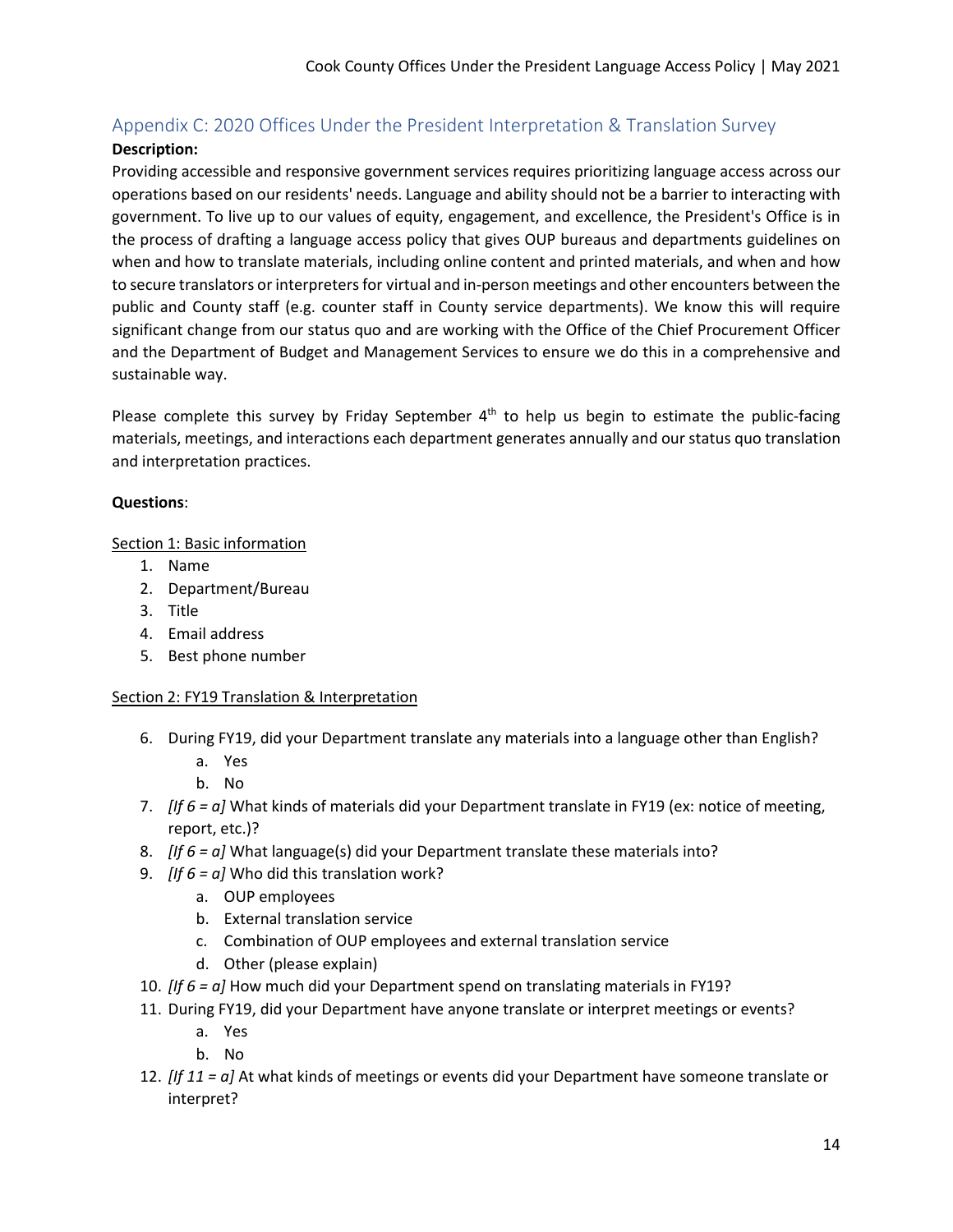- 13. *[If 11 = a]* What language(s) did your Department translate or interpret into?
- 14. *[If 11 = a]* Who did this translation or interpretation work?
	- a. OUP employees
	- b. External translation or interpretation service
	- c. Combination of OUP employees and external translation or interpretation service
	- d. Other (please explain)
- 15. *[If 11 = a]* How much did your Department spend on translation or interpretation for meetings or events in FY19?

#### Section 3: FY20 Translation & Interpretation

- 16. As of July 31, 2020, in FY20 has your Department translated any materials into a language other than English?
	- a. Yes
	- b. No
- 17. *[If 16 = a]* What kinds of materials has your Department translated in FY20 as of July 31, 2020 (ex: notice of meeting, report, etc.)?
- 18. *[If 16 = a]* What language(s) has your Department translated these materials into?
- 19. *[If 16 = a]* Who did this translation work?
	- a. OUP employees
	- b. External translation service
	- c. Combination of OUP employees and external translation service
	- d. Other (please explain)
- 20. *[If 16 = a]* How much has your Department spent on translating materials in FY20 as of July 31, 2020?
- 21. As of July 31, 2020, in FY20 has your Department had anyone translate or interpret meetings or events?
	- a. Yes
	- b. No
- 22. *[If 20 = a]* At what kinds of meetings or events has your Department had someone translate or interpret?
- 23. *[If 20 = a]* What language(s) has your Department translated or interpreted into?
- 24. *[If 20 = a]* Who did this translation or interpretation work?
	- a. OUP employees
	- b. External translation or interpretation service
	- c. Combination of OUP employees and external translation or interpretation service
	- d. Other (please explain)
- 25. *[If 20 = a]* How much has your Department spent on translation or interpretation for meetings or events in FY20 as of July 31, 2020?

### Section 4: Language access policy

- 26. Does your Department produce written public materials? This includes both printed and online materials.
	- a. Yes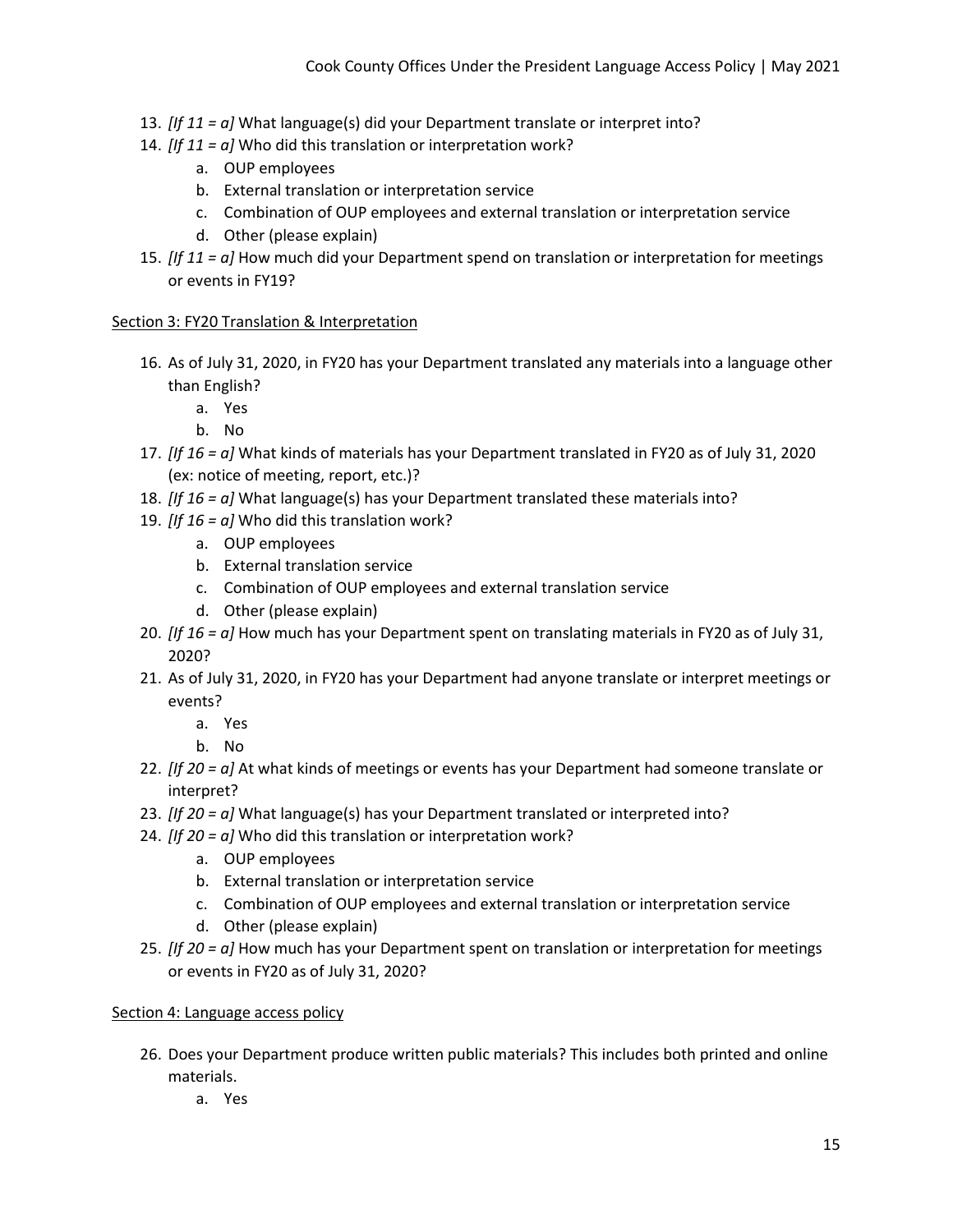b. No

- 27. *[If 26 = a]* Does your Department currently translate all written public materials into a language other than English?
	- a. Yes, we currently translate all written public materials.
	- b. No, we translate some written public materials but not all.
	- c. No, we do not regularly translate any written public materials.
- 28. *[If 27 = a] What language(s) do you translate your written public materials into?*
- 29. *[If 27 = b or c] Please select all of the following types of written public materials your Department produces that you DO NOT currently translate into a language other than English:*
	- a. Announcements
	- b. Informational materials uploaded to the website, like PDFs (note: this does not include website copy)
	- c. Informational materials like brochures or flyers
	- d. Newsletters
	- e. Press releases
	- f. Public notices
	- g. Public reports
	- h. Service requests (complaint forms, permit requests, grant applications, etc.)
	- i. Other (please explain)
- 30. Does your Department host meetings or events that include external partners or members of the public? (This may include internal working groups or task force meetings and public meetings or forums where someone requires an interpreter or translator).
	- a. Yes
	- b. No
- 31. *[If 30 = a]* Does your Department currently have someone translate or interpret at these meetings or events?
	- a. Yes, we currently have someone translate or interpret at all of these meetings and events.
	- b. Yes, we have someone translate or interpret at some of these events but not all.
	- c. No, we do not regularly have someone translate or interpret at meetings or events.
- 32. *[If 31 = a]* What language(s) do you have someone translate or interpret into?
- 33. *[If 31 = b]* When determining which events or meetings you will have someone translate or interpret at, do you ask participants if they require special accommodations?
	- a. Yes
	- b. No
- 34. *[If 31 = b or c]* Approximately how many meetings or events per year does your Department currently host that you DO NOT have someone translate or interpret at?
- 35. Does your Department regularly provide in-person or phone services to residents? This might include residents or customers who visit or call our office to access services or get more information?
	- a. Yes
	- b. No
- 36. *[If 35 = a]* How do you currently provide these services if a resident or customer does not speak English?